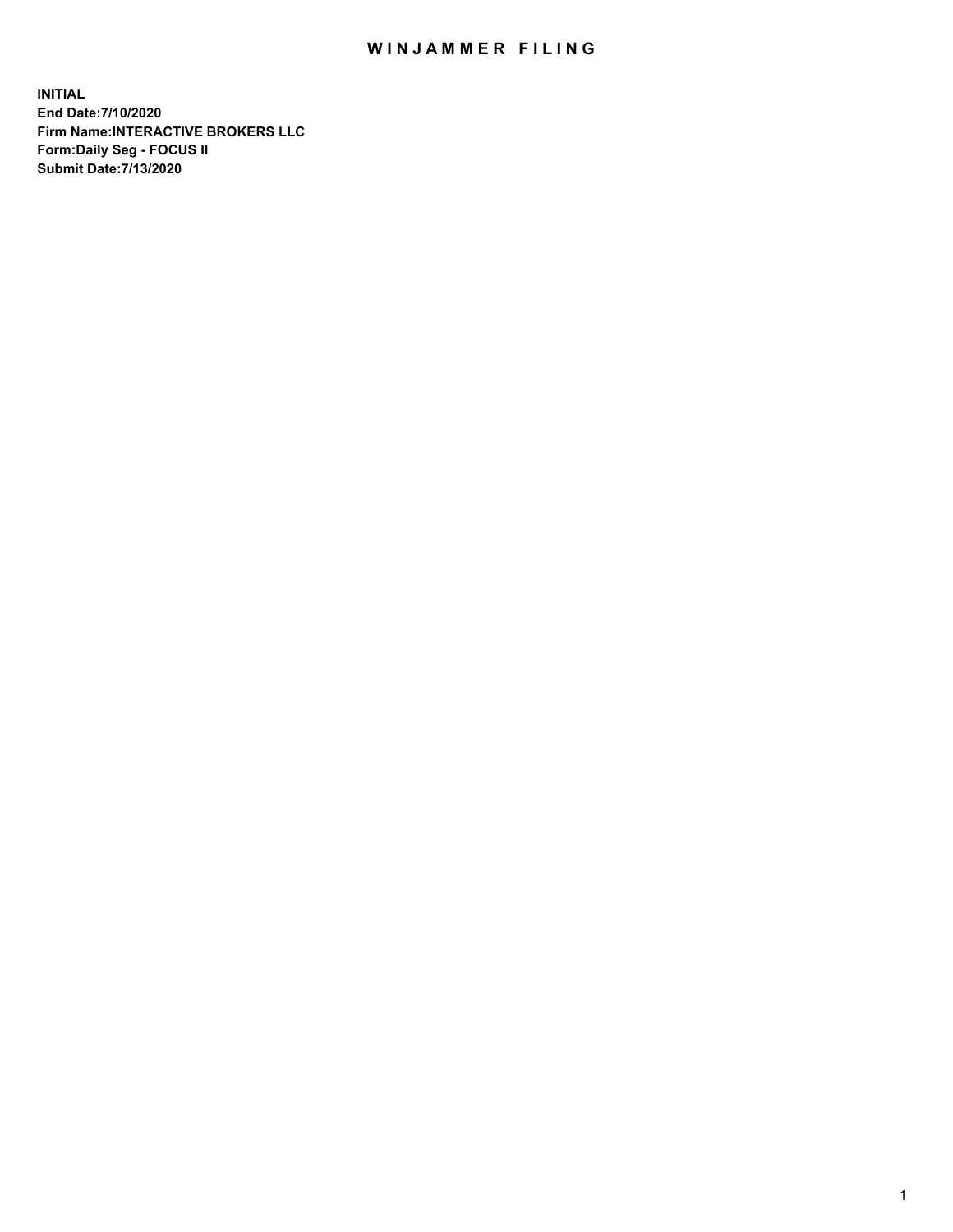**INITIAL End Date:7/10/2020 Firm Name:INTERACTIVE BROKERS LLC Form:Daily Seg - FOCUS II Submit Date:7/13/2020 Daily Segregation - Cover Page**

| Name of Company                                                                                                                                                                                                                                                                                                               | <b>INTERACTIVE BROKERS LLC</b>                                                                  |  |
|-------------------------------------------------------------------------------------------------------------------------------------------------------------------------------------------------------------------------------------------------------------------------------------------------------------------------------|-------------------------------------------------------------------------------------------------|--|
| <b>Contact Name</b>                                                                                                                                                                                                                                                                                                           | James Menicucci                                                                                 |  |
| <b>Contact Phone Number</b>                                                                                                                                                                                                                                                                                                   | 203-618-8085                                                                                    |  |
| <b>Contact Email Address</b>                                                                                                                                                                                                                                                                                                  | jmenicucci@interactivebrokers.c<br><u>om</u>                                                    |  |
| FCM's Customer Segregated Funds Residual Interest Target (choose one):<br>a. Minimum dollar amount: ; or<br>b. Minimum percentage of customer segregated funds required:% ; or<br>c. Dollar amount range between: and; or<br>d. Percentage range of customer segregated funds required between:% and%.                        | $\overline{\mathbf{0}}$<br>$\overline{\mathbf{0}}$<br>155,000,000 245,000,000<br>0 <sub>0</sub> |  |
| FCM's Customer Secured Amount Funds Residual Interest Target (choose one):<br>a. Minimum dollar amount: ; or<br>b. Minimum percentage of customer secured funds required:%; or<br>c. Dollar amount range between: and; or<br>d. Percentage range of customer secured funds required between:% and%.                           | $\overline{\mathbf{0}}$<br>$\overline{\mathbf{0}}$<br>80,000,000 120,000,000<br>0 <sub>0</sub>  |  |
| FCM's Cleared Swaps Customer Collateral Residual Interest Target (choose one):<br>a. Minimum dollar amount: ; or<br>b. Minimum percentage of cleared swaps customer collateral required:%; or<br>c. Dollar amount range between: and; or<br>d. Percentage range of cleared swaps customer collateral required between:% and%. | $\overline{\mathbf{0}}$<br>$\overline{\mathbf{0}}$<br>0 <sub>0</sub><br>0 <sub>0</sub>          |  |

Attach supporting documents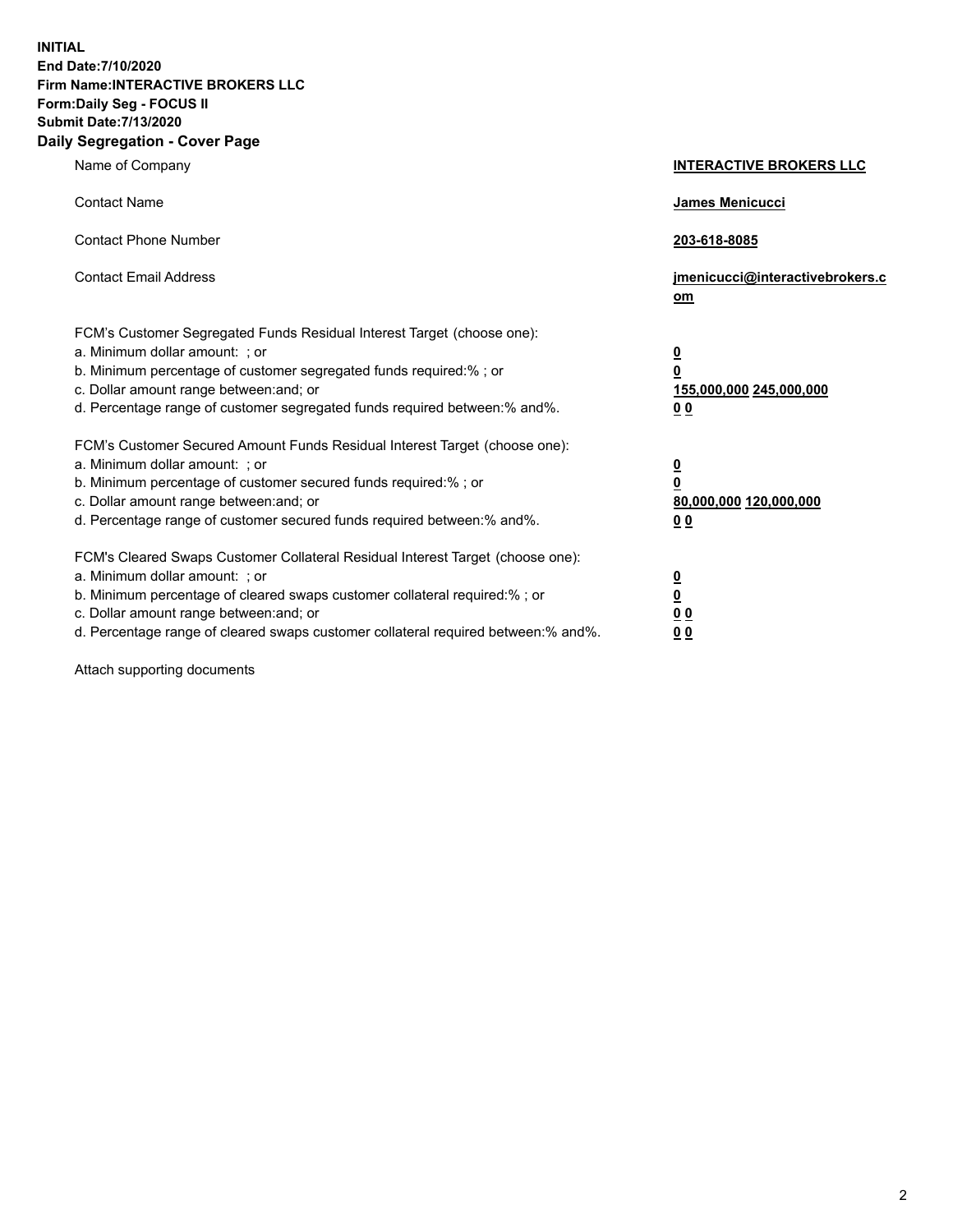**INITIAL End Date:7/10/2020 Firm Name:INTERACTIVE BROKERS LLC Form:Daily Seg - FOCUS II Submit Date:7/13/2020 Daily Segregation - Secured Amounts**

## Foreign Futures and Foreign Options Secured Amounts Amount required to be set aside pursuant to law, rule or regulation of a foreign government or a rule of a self-regulatory organization authorized thereunder **0** [7305] 1. Net ledger balance - Foreign Futures and Foreign Option Trading - All Customers A. Cash **592,733,342** [7315] B. Securities (at market) **0** [7317] 2. Net unrealized profit (loss) in open futures contracts traded on a foreign board of trade **-3,127,806** [7325] 3. Exchange traded options a. Market value of open option contracts purchased on a foreign board of trade **3,431,417** [7335] b. Market value of open contracts granted (sold) on a foreign board of trade **-1,759,061** [7337] 4. Net equity (deficit) (add lines 1. 2. and 3.) **591,277,892** [7345] 5. Account liquidating to a deficit and account with a debit balances - gross amount **14,600** [7351] Less: amount offset by customer owned securities **0** [7352] **14,600** [7354] 6. Amount required to be set aside as the secured amount - Net Liquidating Equity Method (add lines 4 and 5) **591,292,492** [7355] 7. Greater of amount required to be set aside pursuant to foreign jurisdiction (above) or line 6. **591,292,492** [7360] FUNDS DEPOSITED IN SEPARATE REGULATION 30.7 ACCOUNTS 1. Cash in banks A. Banks located in the United States **97,208,469** [7500] B. Other banks qualified under Regulation 30.7 **0** [7520] **97,208,469** [7530] 2. Securities A. In safekeeping with banks located in the United States **479,916,800** [7540] B. In safekeeping with other banks qualified under Regulation 30.7 **0** [7560] **479,916,800** [7570] 3. Equities with registered futures commission merchants A. Cash **0** [7580] B. Securities **0** [7590] C. Unrealized gain (loss) on open futures contracts **0** [7600] D. Value of long option contracts **0** [7610] E. Value of short option contracts **0** [7615] **0** [7620] 4. Amounts held by clearing organizations of foreign boards of trade A. Cash **0** [7640] B. Securities **0** [7650] C. Amount due to (from) clearing organization - daily variation **0** [7660] D. Value of long option contracts **0** [7670] E. Value of short option contracts **0** [7675] **0** [7680] 5. Amounts held by members of foreign boards of trade A. Cash **130,053,137** [7700] B. Securities **0** [7710] C. Unrealized gain (loss) on open futures contracts **6,250,402** [7720] D. Value of long option contracts **3,431,417** [7730] E. Value of short option contracts **-1,759,061** [7735] **137,975,895** [7740] 6. Amounts with other depositories designated by a foreign board of trade **0** [7760] 7. Segregated funds on hand **0** [7765] 8. Total funds in separate section 30.7 accounts **715,101,164** [7770] 9. Excess (deficiency) Set Aside for Secured Amount (subtract line 7 Secured Statement Page 1 from Line 8) **123,808,672** [7380] 10. Management Target Amount for Excess funds in separate section 30.7 accounts **80,000,000** [7780] 11. Excess (deficiency) funds in separate 30.7 accounts over (under) Management Target **43,808,672** [7785]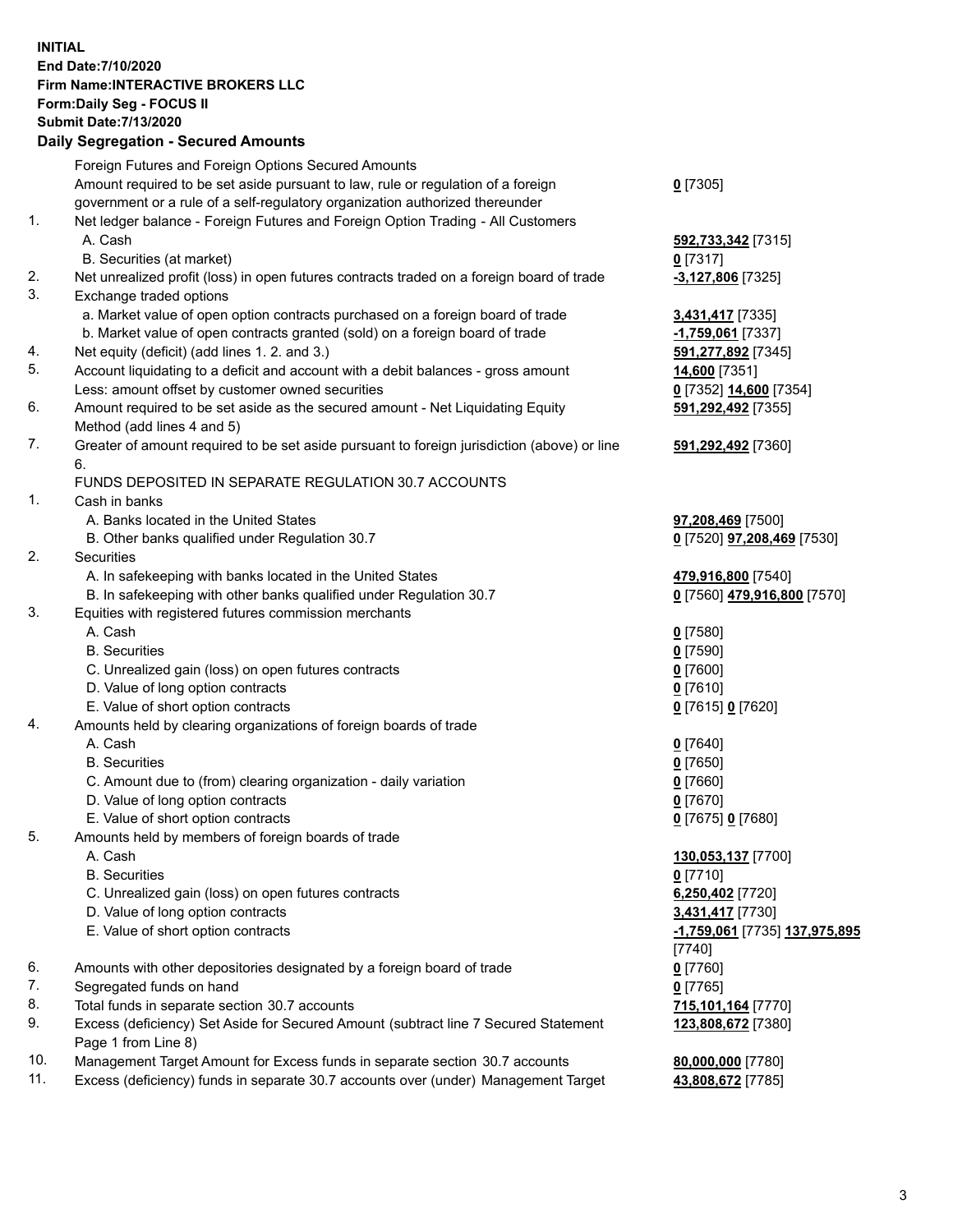**INITIAL End Date:7/10/2020 Firm Name:INTERACTIVE BROKERS LLC Form:Daily Seg - FOCUS II Submit Date:7/13/2020 Daily Segregation - Segregation Statement** SEGREGATION REQUIREMENTS(Section 4d(2) of the CEAct) 1. Net ledger balance A. Cash **5,277,613,847** [7010] B. Securities (at market) **0** [7020] 2. Net unrealized profit (loss) in open futures contracts traded on a contract market **72,995,022** [7030] 3. Exchange traded options A. Add market value of open option contracts purchased on a contract market **255,895,539** [7032] B. Deduct market value of open option contracts granted (sold) on a contract market **-212,397,368** [7033] 4. Net equity (deficit) (add lines 1, 2 and 3) **5,394,107,040** [7040] 5. Accounts liquidating to a deficit and accounts with debit balances - gross amount **6,225,327** [7045] Less: amount offset by customer securities **0** [7047] **6,225,327** [7050] 6. Amount required to be segregated (add lines 4 and 5) **5,400,332,367** [7060] FUNDS IN SEGREGATED ACCOUNTS 7. Deposited in segregated funds bank accounts A. Cash **1,081,883,632** [7070] B. Securities representing investments of customers' funds (at market) **2,547,645,230** [7080] C. Securities held for particular customers or option customers in lieu of cash (at market) **0** [7090] 8. Margins on deposit with derivatives clearing organizations of contract markets A. Cash **7,030,800** [7100] B. Securities representing investments of customers' funds (at market) **1,943,917,527** [7110] C. Securities held for particular customers or option customers in lieu of cash (at market) **0** [7120] 9. Net settlement from (to) derivatives clearing organizations of contract markets **-23,368,452** [7130] 10. Exchange traded options A. Value of open long option contracts **255,752,494** [7132] B. Value of open short option contracts **-212,353,452** [7133] 11. Net equities with other FCMs A. Net liquidating equity **0** [7140] B. Securities representing investments of customers' funds (at market) **0** [7160] C. Securities held for particular customers or option customers in lieu of cash (at market) **0** [7170] 12. Segregated funds on hand **0** [7150] 13. Total amount in segregation (add lines 7 through 12) **5,600,507,779** [7180] 14. Excess (deficiency) funds in segregation (subtract line 6 from line 13) **200,175,412** [7190] 15. Management Target Amount for Excess funds in segregation **155,000,000** [7194] 16. Excess (deficiency) funds in segregation over (under) Management Target Amount **45,175,412** [7198]

Excess